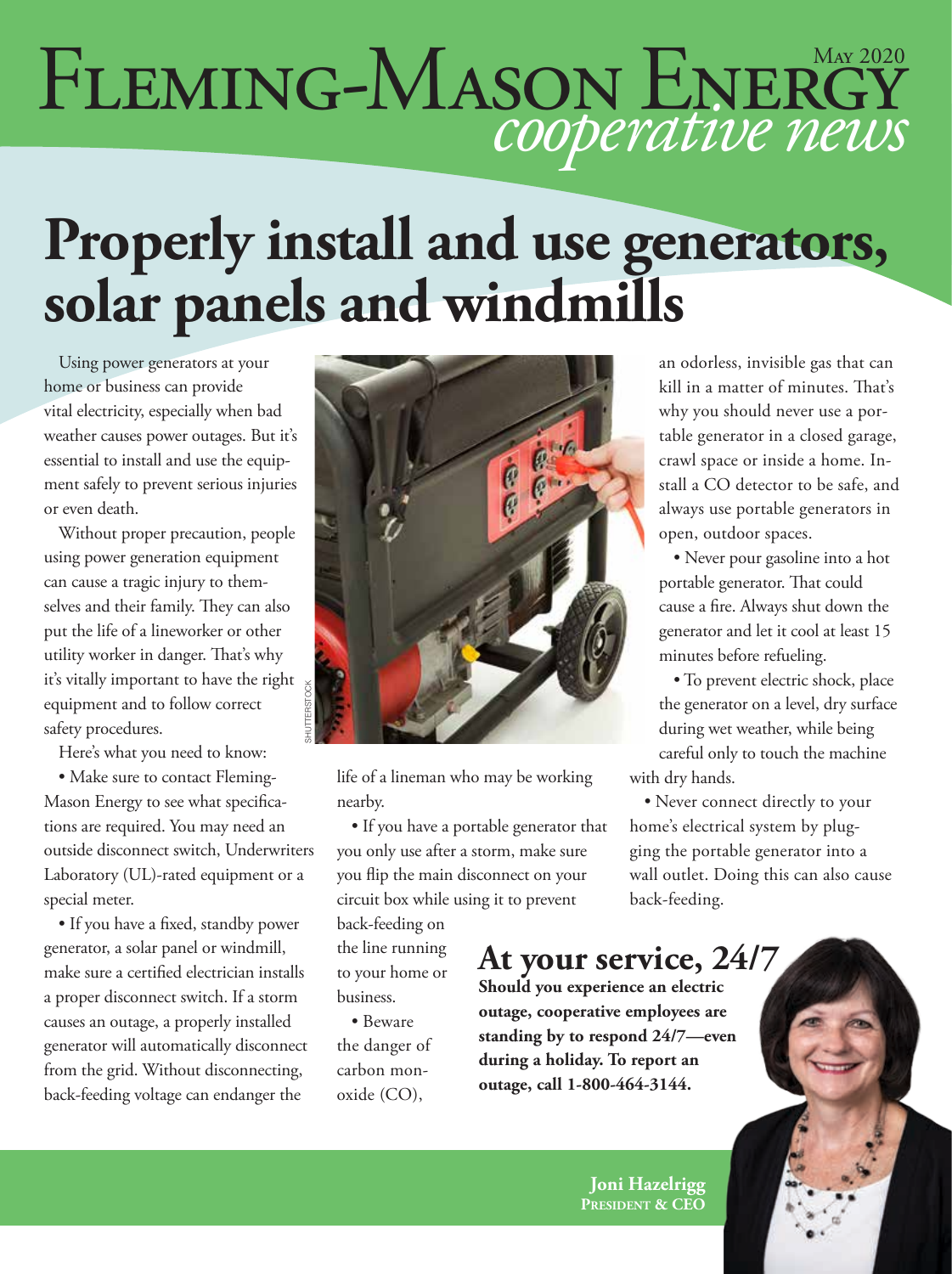

A Touchstone Energy<sup>®</sup> Cooperative AIX

Contact us: In Fleming County:  $(606)$   $845.2661$ 

Other Counties: (800) 464.3144

Hours:  $7:30$  A.M.  $-4:30$  P.M.

Editor Lori K. Ulrich President & CEO Joni Hazelrigg

Board of Directors Lonnie Vice CHAIRMAN

> Tom Saunders Vice Chairman

Dina Gooding Secretary treasurer

Other Directors Timothy S. Eldridge Rick Hord John M. Roe Regina Rose

> Attorneys Marvin Suit Earl Rogers III

Follow us on: **Rounded square** Only use blue and/or white. For more details check out our Brand Guidelines.



## **Nothing says love like pitching in around the house**

A new Gallup Poll says women still take most of the responsibility for household chores, especially cleaning, cooking, laundry and grocery shopping.

This Mother's Day, get the family together and give mom the day off while the rest of you dust, vacuum, scrub and straighten up the house.

Double the benefit of a clean house by focusing on a few chores that can also improve the home's energy efficiency. For example:

• Wash the windows, inside and out. Clean windows let in unfiltered sunlight, which can warm a room on a cool day and let enough light in that mom might be able to turn off a few lamps.

• Change the air-conditioning filter. It's almost A/C season. Mom's unit will work more efficiently if it doesn't have to fight with last year's clogged filter as it tries to circulate cool air.

• Snake the clothes dryer vent. A clean passageway for exhaust not only helps the appliance operate more efficiently, it lowers its risk for catching on fire.

• Clean out the refrigerator. Wipe up spills and trash expired food. Then organize the remaining items so they're easy to find. That will cut down on the time mom has to keep the refrigerator door open each time she needs to find something.

• Clean the appliances that are designed for cleaning. Dishwashers and washing machines can harbor bacteria and germs, especially if mom doesn't use bleach. Simply add a cup of bleach to an empty washer and run it with hot water. And take a bleach-soaked rag to the interior of the dishwasher to stave off mold and fungi.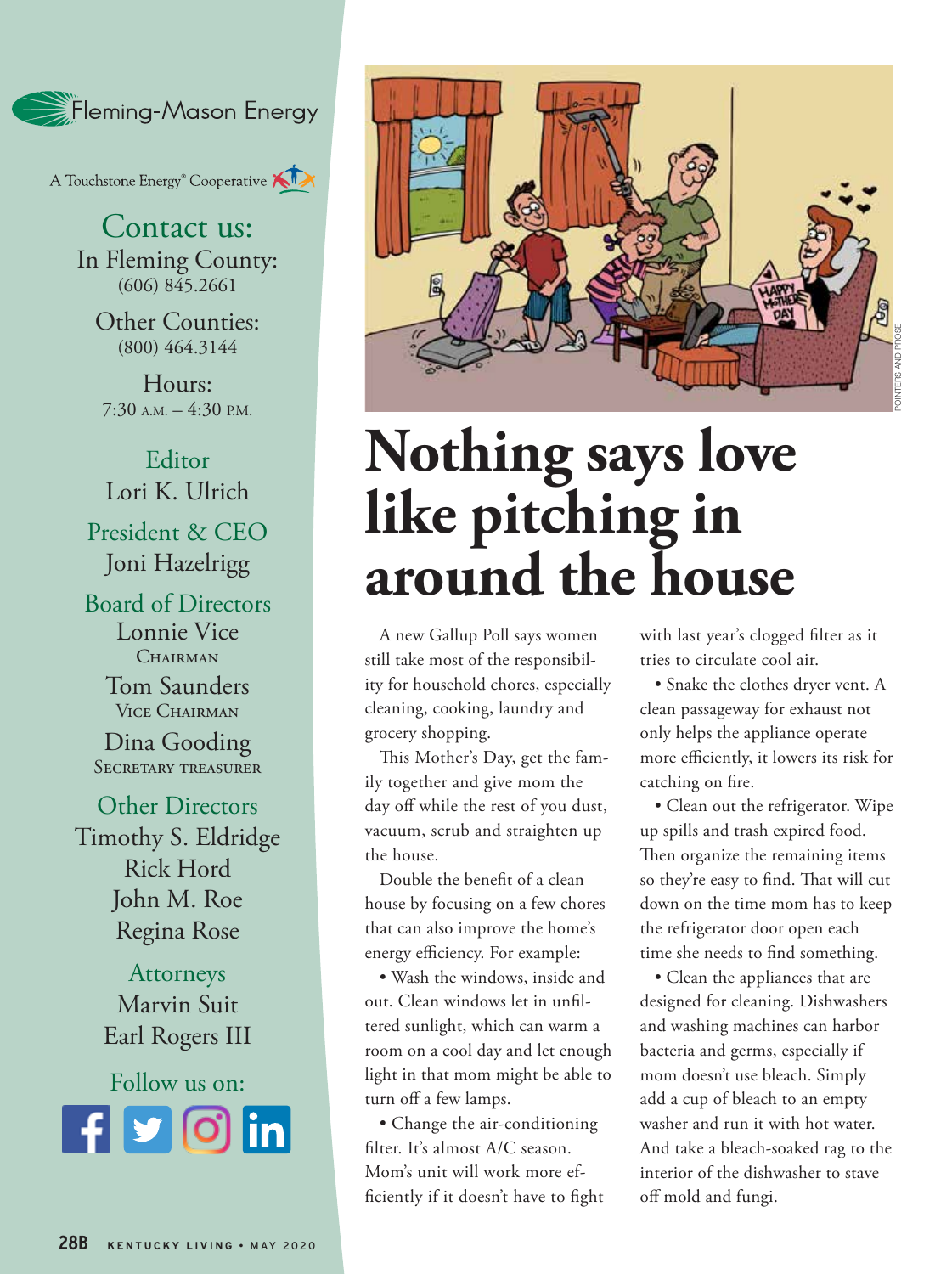# **Working to boost the economy**

#### *Fleming-Mason Energy and national leaders discuss ways to attract local jobs and investments*

Fleming-Mason Energy and Kentucky's Touchstone Energy Cooperatives recently brought together over 200 national, state and local economic development leaders to Frankfort to discuss ways to increase business development in communities across Kentucky.

"We wanted to get our local officials together with these internationally known leaders to think about new ways to bring jobs to our communities," says Lori Ulrich, marketing and public relations manager for Fleming-Mason Energy. "Growth can dramatically improve quality of life, and that's what our co-op is all about."

Nationally acclaimed guest speakers included Didi Caldwell and Lorie Vincent, along with Jim Rasberry and Josh Nowell, who star on the hit HGTV show *Home Town*.

Caldwell, who founded Global Location Strategies, says rural Kentucky communities can take advantage of changes in technology, demographics and policy. Over the last two decades, Caldwell has led site selection projects in four countries.

Lorie Vincent, author of *Stand up Rural America—Get Yourself a Seat at the Big Table*, inspired the guests with stories of how economic development leaders can meet the unique needs of rural Kentucky. She talked about the importance of leadership, team building and community engagement.

The HGTV team shared their passion and entertaining stories of the

revitalization of their rural hometown of Laurel, Mississippi.

Kentucky's Touchstone Energy Cooperatives are looking to build on their success in economic development in recent years. By working with state and local officials over the past five years, businesses have announced:

• 11,500 new jobs in areas served by Kentucky's Touchstone Energy Cooperatives

• New facilities worth \$5.3 billion for new and expanding businesses.

The cooperatives also unveiled their updated, award-winning mobile app called PowerMap, and the crowd applauded the unveiling of the co-ops' updated economic development website—www. DataIsPower.org—at the meeting.

The Frankfort summit was coordinated by Kentucky's Touchstone Energy Cooperatives, which includes Fleming-Mason Energy. The co-op is a member-owned, not-for-profit electric cooperative serving more than 24,000 homes and businesses in 8 counties.



*Nationally acclaimed guest speakers at the Frankfort economic development meeting included, from left, Jim Rasberry, Lorie Vincent, Josh Nowell and Didi Caldwell. Photo: Tim Webb*